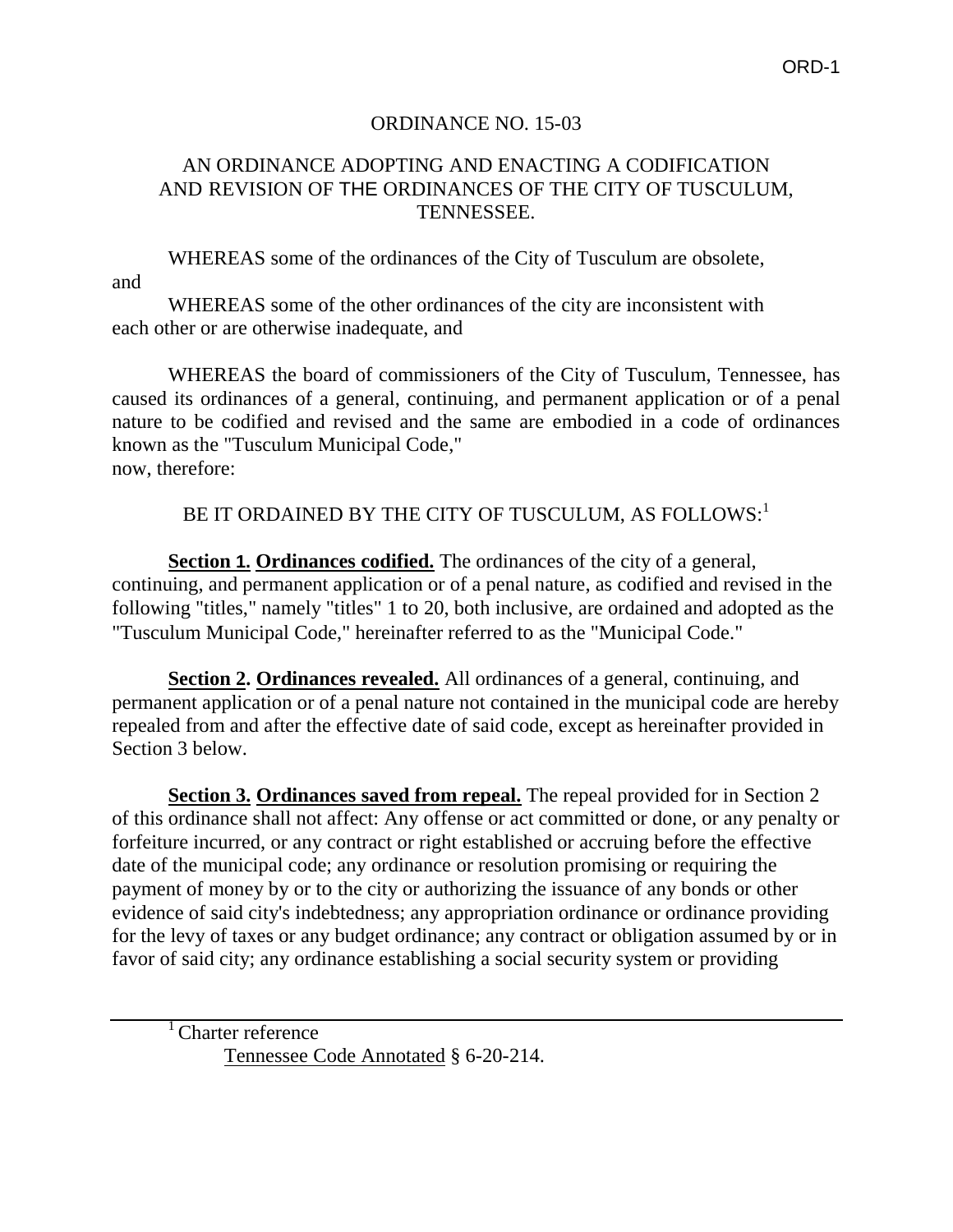coverage under that system; any administrative ordinances or resolutions not in conflict or inconsistent with the provisions of such code; the portion of any ordinance not in conflict with such code which regulates speed, direction of travel, passing, stopping, yielding, standing, or parking on any specifically named public street or way; any right or franchise granted by the city; any ordinance dedicating, naming, establishing, locating, relocating, opening, paving, widening, vacating, etc., any street or public way; any ordinance establishing and prescribing the grade of any street; any ordinance providing for local improvements and special assessments therefore; any ordinance dedicating or accepting any plat or subdivision; any prosecution, suit, or other proceeding pending or any judgment rendered on or prior to the effective date of said code; any zoning ordinance or amendment thereto or amendment to the zoning map; nor shall such repeal affect any ordinance annexing territory to the city.

**Section 4. Continuation of existing provisions.** In so far as the provisions of the municipal code are the same as those of ordinances existing and in force on its effective date, said provisions shall be considered to be continuations thereof and not as new enactments.

**Section 5. Penalty clause.** Unless otherwise specified in a title, chapter or section of the municipal code, including the codes and ordinances adopted by reference, whenever in the municipal code any act is prohibited or is made or declared to be a civil offense, or whenever in the municipal code the doing of any act is required or the failure to do any act is declared to be a civil offense, the violation of any such provision of the municipal code shall be punished by a civil penalty of not more than five hundred dollars (\$500.00) and costs for each separate violation; provided, however, that the imposition of a civil penalty under the provisions of this municipal code shall not prevent the revocation of any permit or license or the taking of other punitive or remedial action where called for or permitted under the provisions of the municipal code or other applicable law. In any place in the municipal code the term "it shall be a misdemeanor" or "it shall be an offense" or "it shall be unlawful" or similar terms appears in the context of a penalty provision of this municipal code, it shall mean "it shall be a civil offense." Anytime the word "fine" or similar term appears in the context of a penalty provision of this municipal code, it shall mean "a civil penalty."<sup>1</sup>

Each day any violation of the municipal code continues shall constitute a separate civil offense.

<sup>&</sup>lt;sup>1</sup> State Law Reference

For authority to allow deferred payment of fines, or payment by installments, see Tennessee Code Annotated, § 40-24-101 et seq.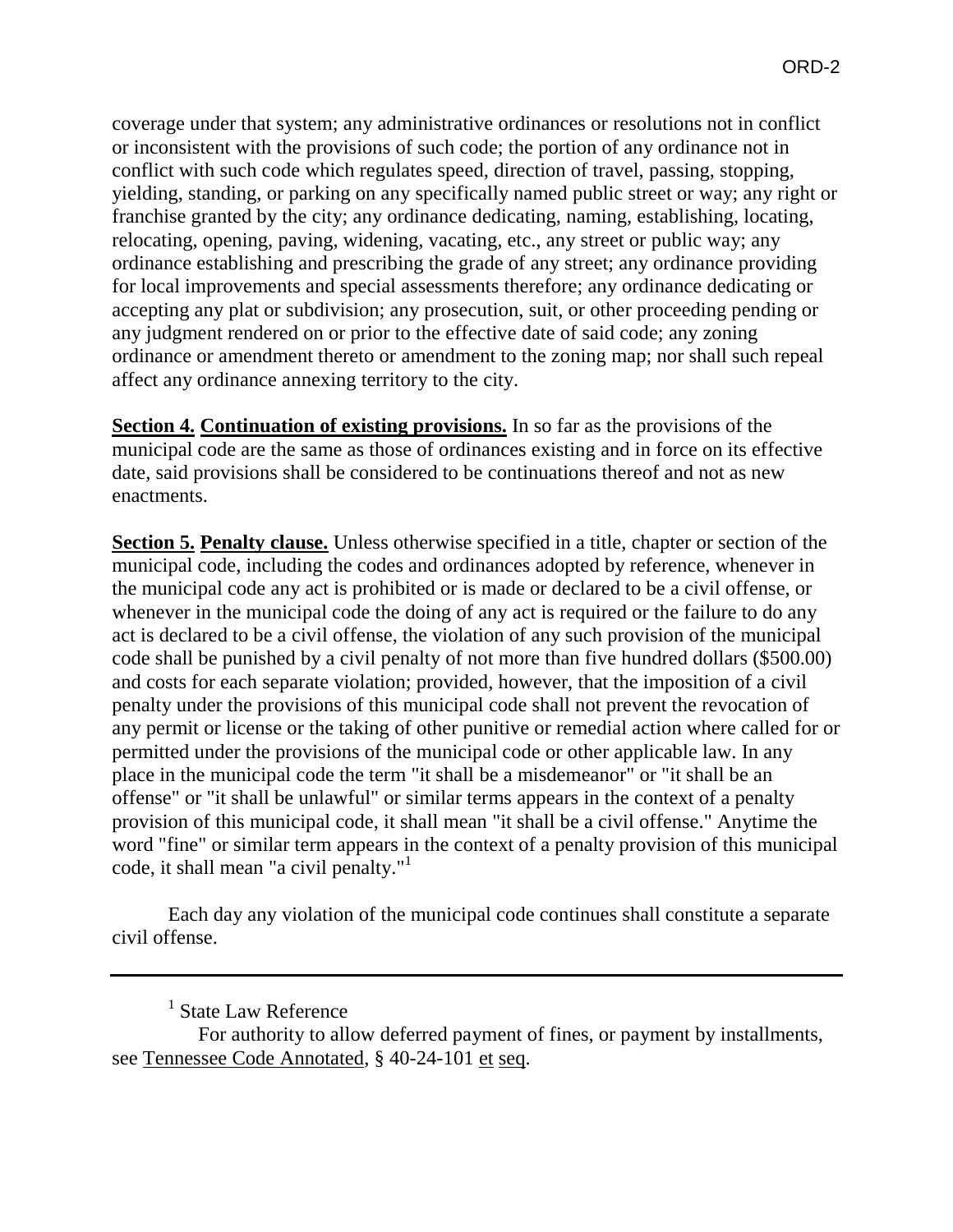**Section 6. Severability clause.** Each section, subsection, paragraph, sentence, and clause of the municipal code, including the codes and ordinances adopted by reference, is hereby declared to be separable and severable. The invalidity of any section, subsection, paragraph, sentence, or clause in the municipal code shall not affect the validity of any other portion of said code, and only any portion declared to be invalid by a court of competent jurisdiction shall be deleted there from.

**Section 7. Reproduction and amendment of code.** The municipal code shall be reproduced in loose-leaf form. The board of commissioners, by motion or resolution, shall fix, and change from time to time as considered necessary, the prices to be charged for copies of the municipal code and revisions thereto. After adoption of the municipal code, each ordinance affecting the code shall be adopted as amending, adding, or deleting, by numbers, specific chapters or sections of said code. Periodically thereafter all affected pages of the municipal code shall be revised to reflect such amended, added, or deleted material and shall be distributed to city officers and employees having copies of said code and to other persons who have requested and paid for current revisions. Notes shall be inserted at the end of amended or new sections, referring to the numbers of ordinances making the amendments or adding the new provisions, and such references shall be cumulative if a section is amended more than once in order that the current copy of the municipal code will contain references to all ordinances responsible for current provisions. One copy of the municipal code as originally adopted and one copy of each amending ordinance thereafter adopted shall be furnished to the Municipal Technical Advisory Service immediately upon final passage and adoption.

**Section 8. Construction of conflicting provisions.** Where any provision of the municipal code is in conflict with any other provision in said code, the provision which establishes the higher standard for the promotion and protection of the public health, safety, and welfare shall prevail.

**Section 9. Code available for public use.** A copy of the municipal code shall be kept available in the recorder's office for public use and inspection at all reasonable times.